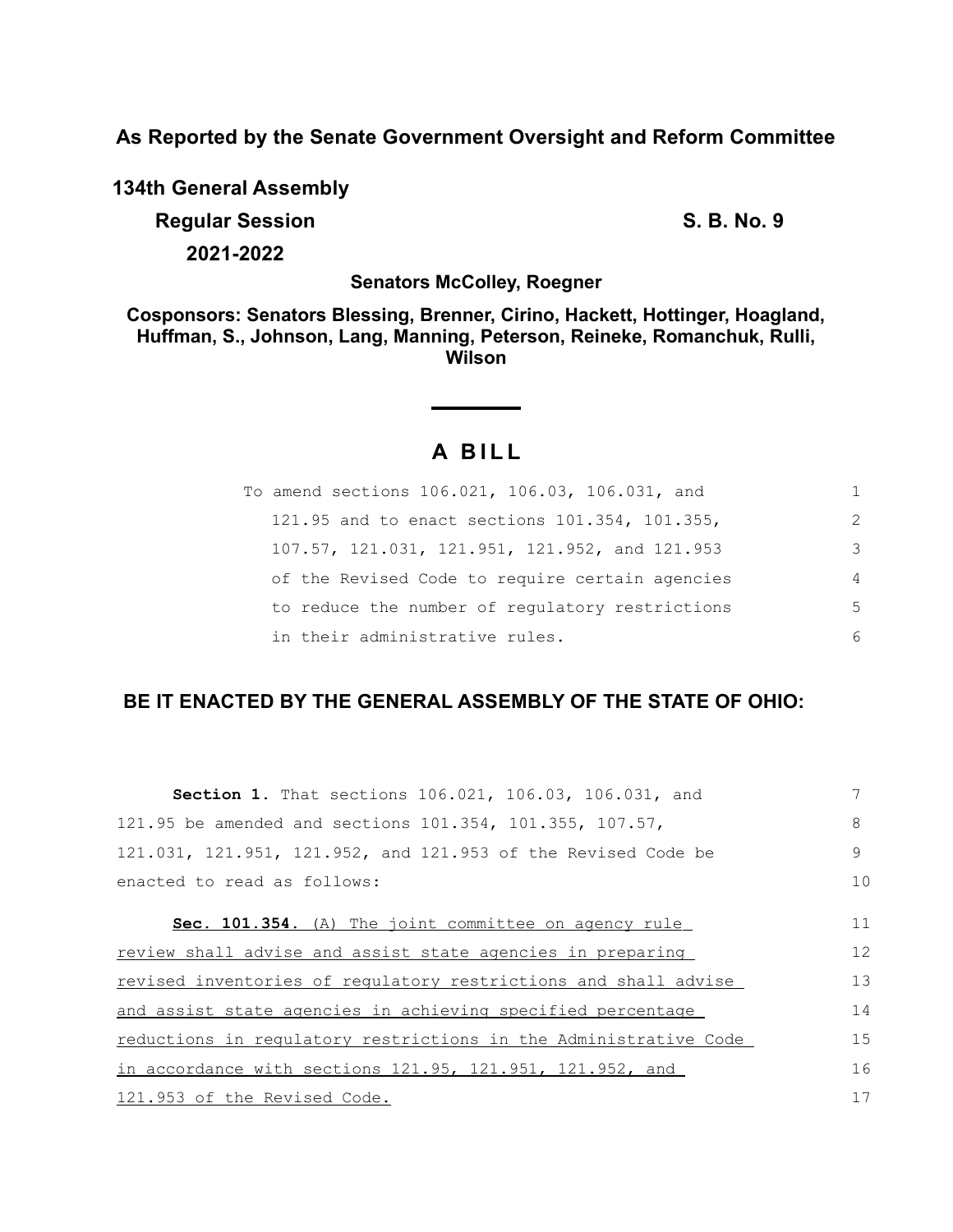# **S. B. No. 9 Page 2 As Reported by the Senate Government Oversight and Reform Committee**

| (B) (1) Not later than June 15, 2022, the executive              | 18 |
|------------------------------------------------------------------|----|
| director of the joint committee shall prepare a report           | 19 |
| aggregating the base inventories received from state agencies    | 20 |
| under section 121.95 of the Revised Code.                        | 21 |
| (2) Beginning in 2022, not later than the fifteenth day of       | 22 |
| December each year, the executive director of the joint          | 23 |
| committee shall prepare an historical report aggregating the     | 24 |
| reports received from state agencies for the preceding fiscal    | 25 |
| year. In the report, the executive director also shall describe  | 26 |
| the work of the joint committee over the preceding fiscal year   | 27 |
| with respect to reduction of regulatory restrictions and shall   | 28 |
| indicate, out of the total number of requlatory restrictions     | 29 |
| inventoried by state agencies, the percentage by which state     | 30 |
| agencies have reduced those requlatory restrictions. The report  | 31 |
| also shall provide recommendations for statutory changes, where  | 32 |
| appropriate, brought to the attention of the joint committee as  | 33 |
| contributing to the adoption of regulatory restrictions.         | 34 |
| (3) The executive director shall submit the report               | 35 |
| required under divisions (B) (1) and (2) of this section to the  | 36 |
| members of the joint committee, which shall publish the report   | 37 |
| on its web site and transmit copies of the report electronically | 38 |
| to the speaker of the house of representatives and the president | 39 |
| of the senate.                                                   | 40 |
| Sec. 101.355. The joint committee on agency rule review,         | 41 |
| in consultation with legislative information systems, shall do   | 42 |
| both of the following:                                           | 43 |
| (A) Create and maintain a system that state agencies shall       | 44 |
| use to enter regulatory restriction data, create required        | 45 |
| inventories, and transmit copies of inventories, reports, and    | 46 |
| any other documents to the joint committee and the speaker of    | 47 |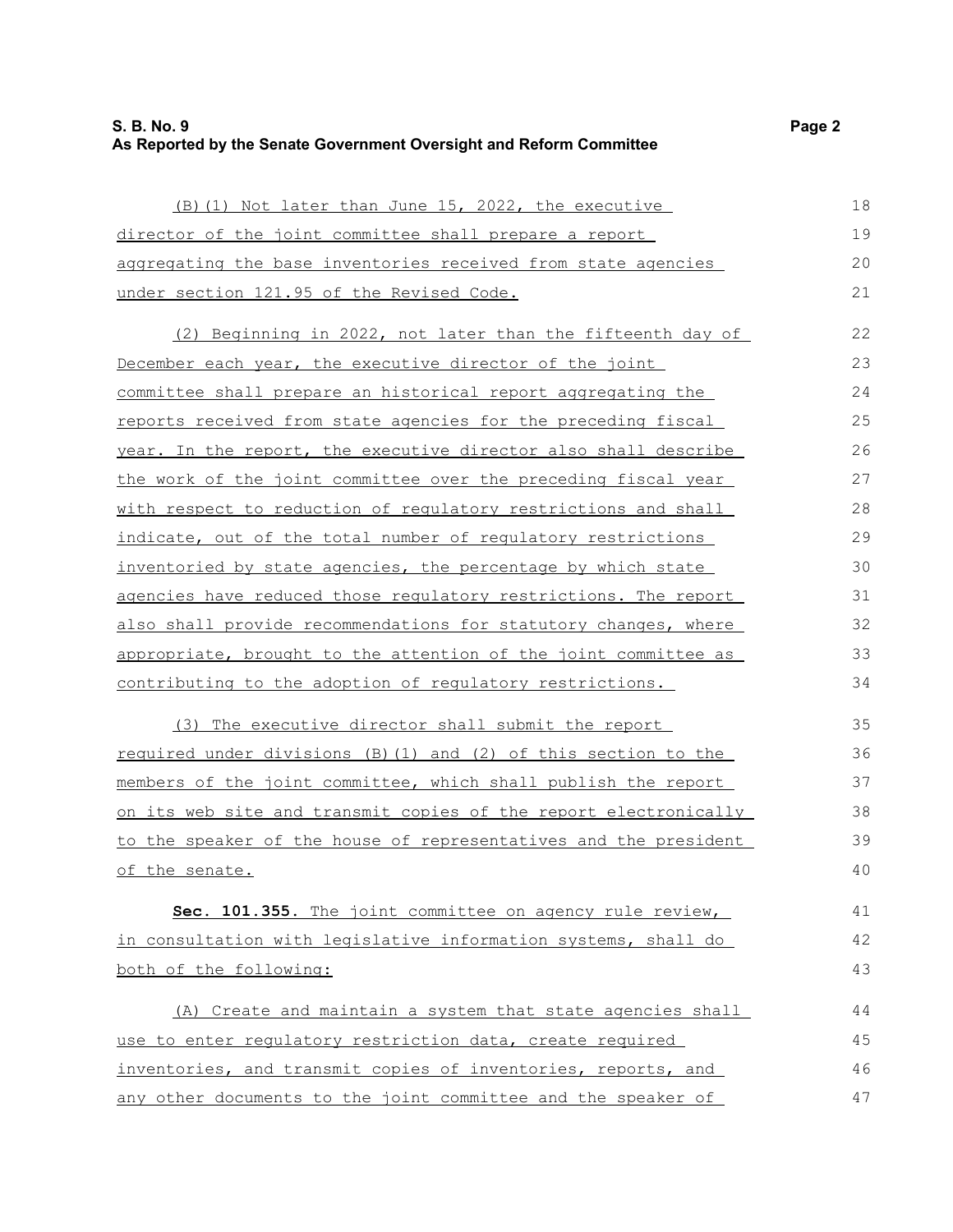# **S. B. No. 9 Page 3 As Reported by the Senate Government Oversight and Reform Committee**

| the house of representatives and the president of the senate     | 48 |
|------------------------------------------------------------------|----|
| under sections 121.95, 121.951, and 121.953 of the Revised Code, | 49 |
| and that will assist the joint committee in aggregating reports  | 50 |
| and performing other prescribed duties under sections 101.354,   | 51 |
| 121.95, 121.951, 121.952, and 121.953 of the Revised Code;       | 52 |
| (B) Establish, maintain, and improve the cut red tape            | 53 |
| system, which shall include a web site and shall allow members   | 54 |
| of the public to request information about regulatory            | 55 |
| restrictions and to communicate with the joint committee about   | 56 |
| regulatory restrictions.                                         | 57 |
| Sec. 106.021. If, upon reviewing a proposed rule or              | 58 |
| revised proposed rule, the joint committee on agency rule review | 59 |
| makes any of the following findings with regard to the proposed  | 60 |
| rule or revised proposed rule, the joint committee may recommend | 61 |
| to the senate and house of representatives the adoption of a     | 62 |
| concurrent resolution to invalidate the proposed rule or revised | 63 |
| proposed rule or a part thereof:                                 | 64 |
| (A) The proposed rule or revised proposed rule exceeds the       | 65 |
| scope of its statutory authority.                                | 66 |
| (B) The proposed rule or revised proposed rule conflicts         | 67 |
| with the legislative intent of the statute under which it was    | 68 |
| proposed.                                                        | 69 |
| (C) The proposed rule or revised proposed rule conflicts         | 70 |
| with another proposed or existing rule.                          | 71 |
| (D) The proposed rule or revised proposed rule                   | 72 |
| incorporates a text or other material by reference and:          | 73 |
| (1) The accompanying citation is not such as reasonably          | 74 |
| would enable a reasonable person to whom the proposed rule or    | 75 |
| revised proposed rule applies readily and without charge to find | 76 |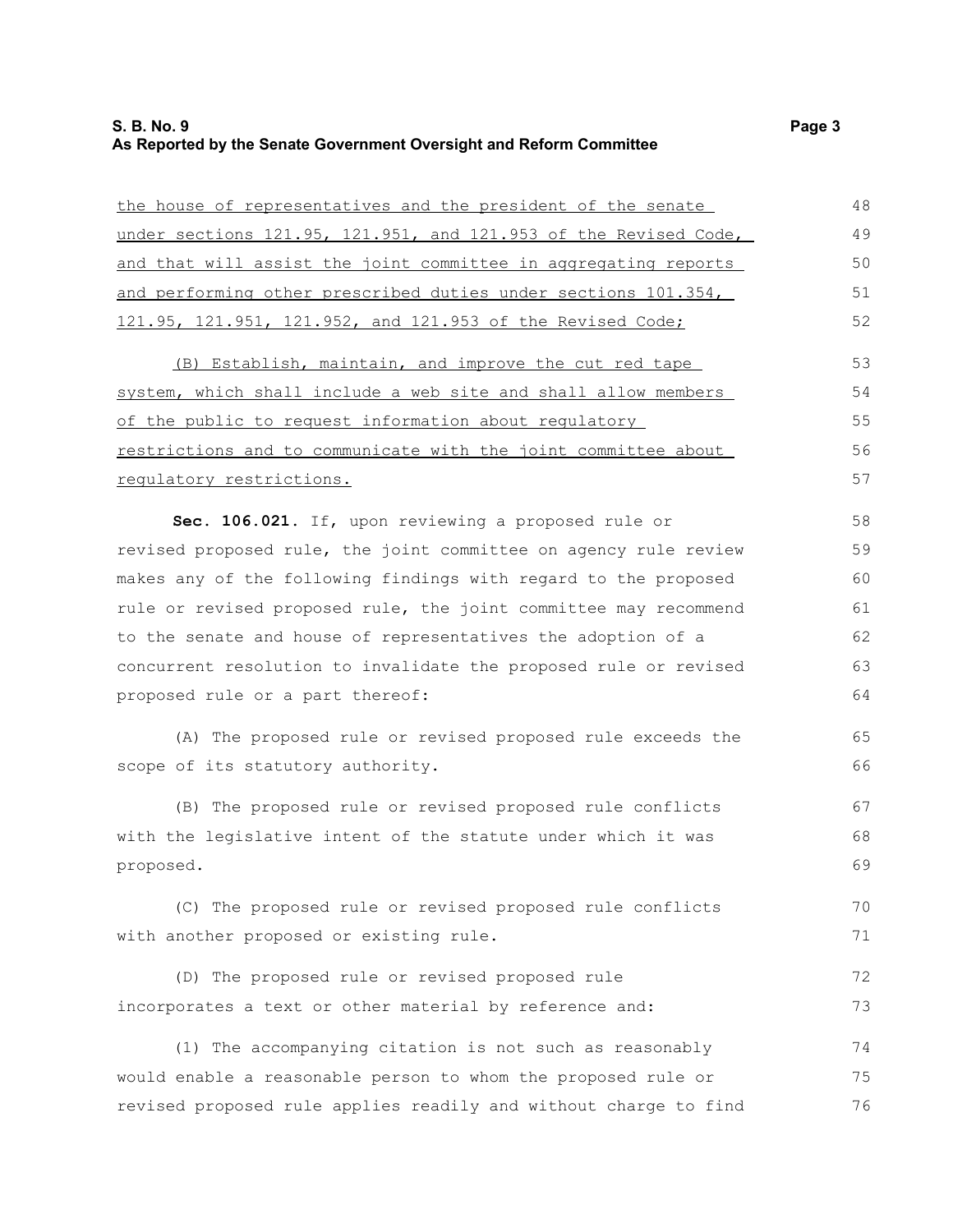#### **S. B. No. 9 Page 4 As Reported by the Senate Government Oversight and Reform Committee**

77

and inspect the incorporated text or other material;

(2) The accompanying citation is not such as reasonably would enable the joint committee readily and without charge to find and inspect the incorporated text or other material, and the agency did not file or otherwise make the incorporated text or other material available without charge to the joint committee; or 78 79 80 81 82 83

(3) The agency has treated the proposed rule or revised proposed rule in whole or in part as exempt from sections 121.71 to 121.74 of the Revised Code on grounds the incorporated text or other material has one or more of the characteristics described in division (B) of section 121.75 of the Revised Code, but the incorporated text or other material actually does not have any of those characteristics. 84 85 86 87 88 89 90

(E) The agency has failed to prepare a complete and accurate rule summary and fiscal analysis of the proposed rule or revised proposed rule as required by section 106.024 of the Revised Code. 91 92 93 94

(F) The agency has failed to demonstrate through the business impact analysis, recommendations from the common sense initiative office, and the memorandum of response that the regulatory intent of the proposed rule or revised proposed rule justifies its adverse impact on businesses in this state. 95 96 97 98 99

(G) The agency has failed to justify the proposed adoption, amendment, or rescission of a rule containing a regulatory restriction. 100 101 102

**Sec. 106.03.** Prior to the review date of an existing rule, the agency that adopted the rule shall do both of the following: 103 104

(A) Review the rule to determine all whether the rule 105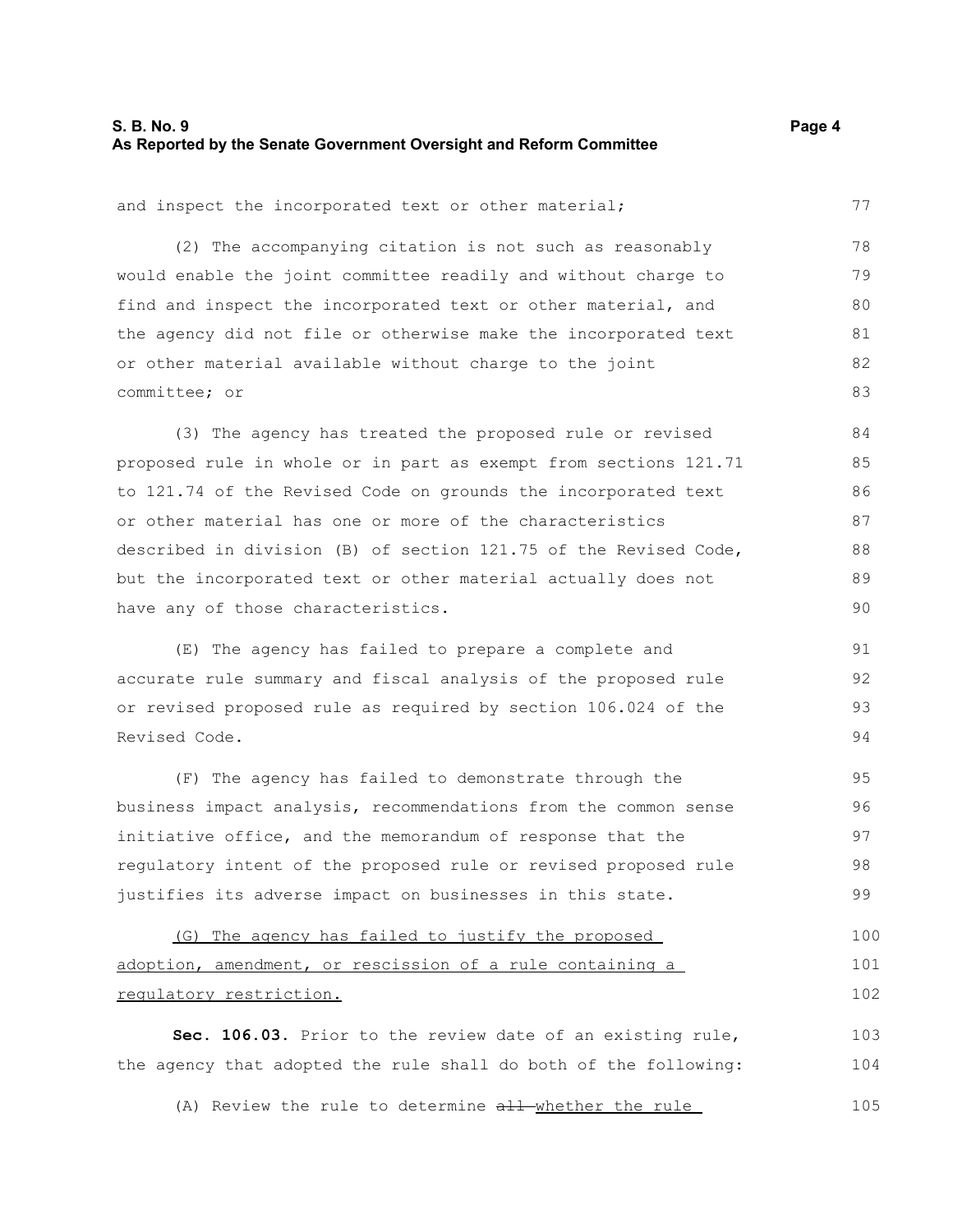# **S. B. No. 9 Page 5 As Reported by the Senate Government Oversight and Reform Committee**

| should be amended or rescinded, including for the purpose of     | 106 |
|------------------------------------------------------------------|-----|
| accomplishing the reductions in regulatory restrictions required | 107 |
| by section 121.951 of the Revised Code, because it does any of   | 108 |
| the following, or otherwise for the purpose of reducing          | 109 |
| requlatory restrictions:                                         | 110 |
| (1) Whether the rule should be continued without-                | 111 |
| amendment, be amended, or be rescinded, taking into              | 112 |
| consideration Exceeds or conflicts with the purpose, scope, and  | 113 |
| or intent of the statute under which the rule was adopted;       | 114 |
| (2) Whether the rule needs amendment or rescission to give-      | 115 |
| more-Provides inadequate flexibility at the local level;         | 116 |
| (3) Whether the rule needs amendment or rescission to            | 117 |
| eliminate unnecessary paperwork Creates a compliance or          | 118 |
| oversight burden for the state agency, or for any person or      | 119 |
| entity, that is greater than the burden that would be created if | 120 |
| the agency accomplished the intended purpose of the restriction  | 121 |
| by other means;                                                  | 122 |
| (4) Whether the rule incorporates-Is no longer useful or         | 123 |
| beneficial;                                                      | 124 |
| (5) Incorporates a text or other material by reference           | 125 |
| and, if so:                                                      | 126 |
| (a) Whether the The citation accompanying the                    | 127 |
| incorporation by reference is such as reasonably-would not       | 128 |
| reasonably enable a reasonable person to whom the rule applies   | 129 |
| readily and without charge to find and inspect the incorporated  | 130 |
| text or other material;                                          | 131 |
| (b) Whether the The citation accompanying the                    | 132 |
| incorporation by reference is such as reasonably-would not       | 133 |
| reasonably enable the joint committee on agency rule review      | 134 |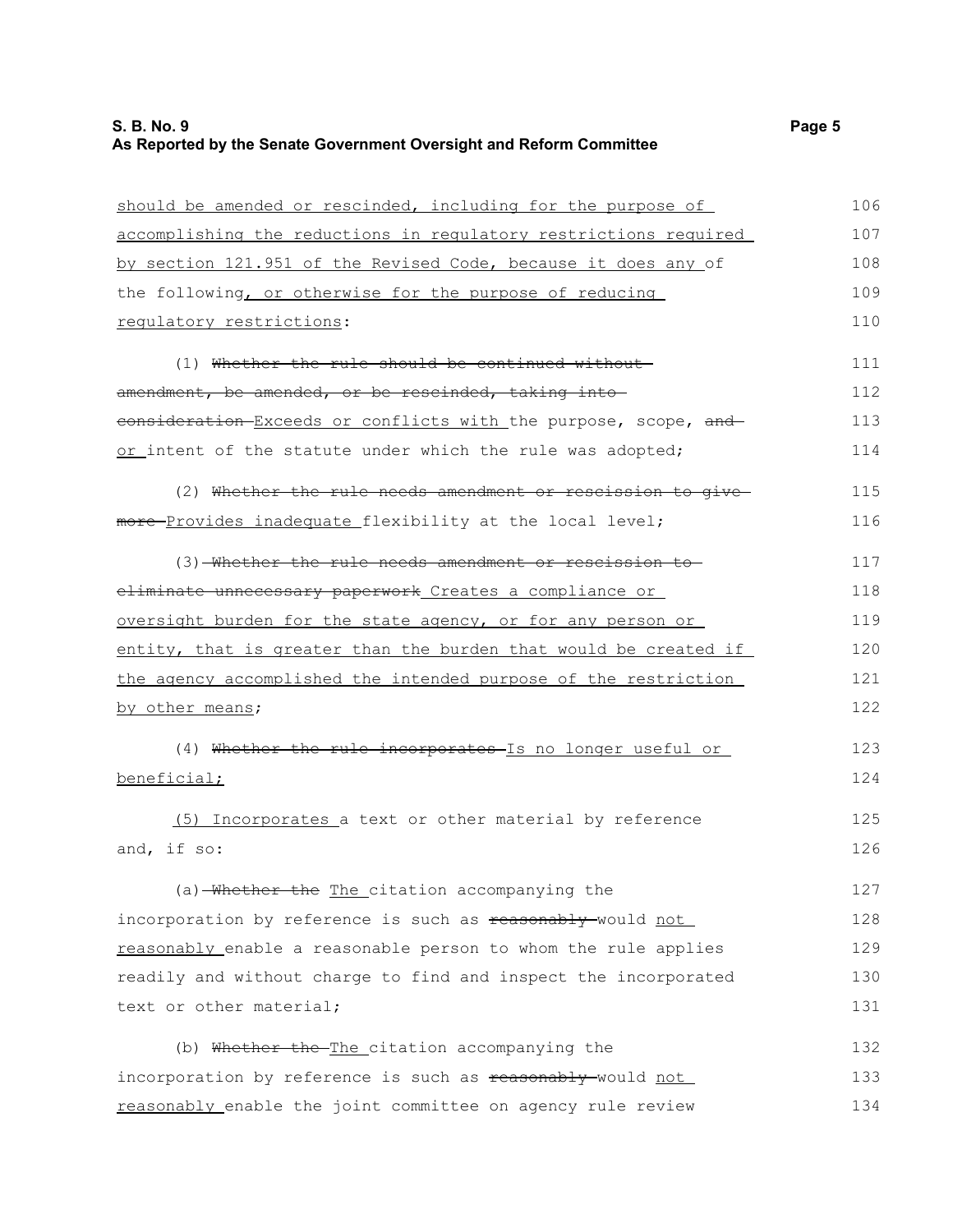#### **S. B. No. 9 Page 6 As Reported by the Senate Government Oversight and Reform Committee**

| readily and without charge to find and inspect the incorporated  | 135 |
|------------------------------------------------------------------|-----|
| text or other material; - and or                                 | 136 |
| (c) If the rule has been exempted in whole or in part from       | 137 |
| sections 121.71 to 121.74 of the Revised Code on grounds the     | 138 |
| incorporated text or other material has one or more of the       | 139 |
| characteristics described in division (B) of section 121.75 of   | 140 |
| the Revised Code, whether-the incorporated text or other         | 141 |
| material does not actually has have any of those                 | 142 |
| characteristics.                                                 | 143 |
| (5) Whether the rule duplicates                                  | 144 |
| (6) Duplicates, overlaps with, or conflicts with-other-          | 145 |
| <del>rules;</del>                                                | 146 |
| (6) Whether the rule has another state or federal law or         | 147 |
| rule. A rule duplicates, overlaps with, or conflicts with        | 148 |
| another law or rule if it imposes a duty or liability on a       | 149 |
| person or entity that the other law or rule also imposes on that | 150 |
| person or entity, in whole or in part, or imposes a duty or      | 151 |
| liability that may require a person or entity to violate the     | 152 |
| other law or rule in whole or in part. If the rule duplicates,   | 153 |
| overlaps with, or conflicts with a rule adopted by another state | 154 |
| agency, the two agencies shall determine which agency shall      | 155 |
| amend or rescind its rule and shall develop and execute a plan   | 156 |
| to work together to achieve the required oversight.              | 157 |
| (7) Has an adverse impact on businesses, as determined           | 158 |
| under section 107.52 of the Revised Code;                        | 159 |
| (7) Whether the rule contains (8) Has an adverse impact on       | 160 |
| any other person or entity;                                      | 161 |
| (9) Contains words or phrases having meanings that in            | 162 |
| contemporary usage are understood as being derogatory or         | 163 |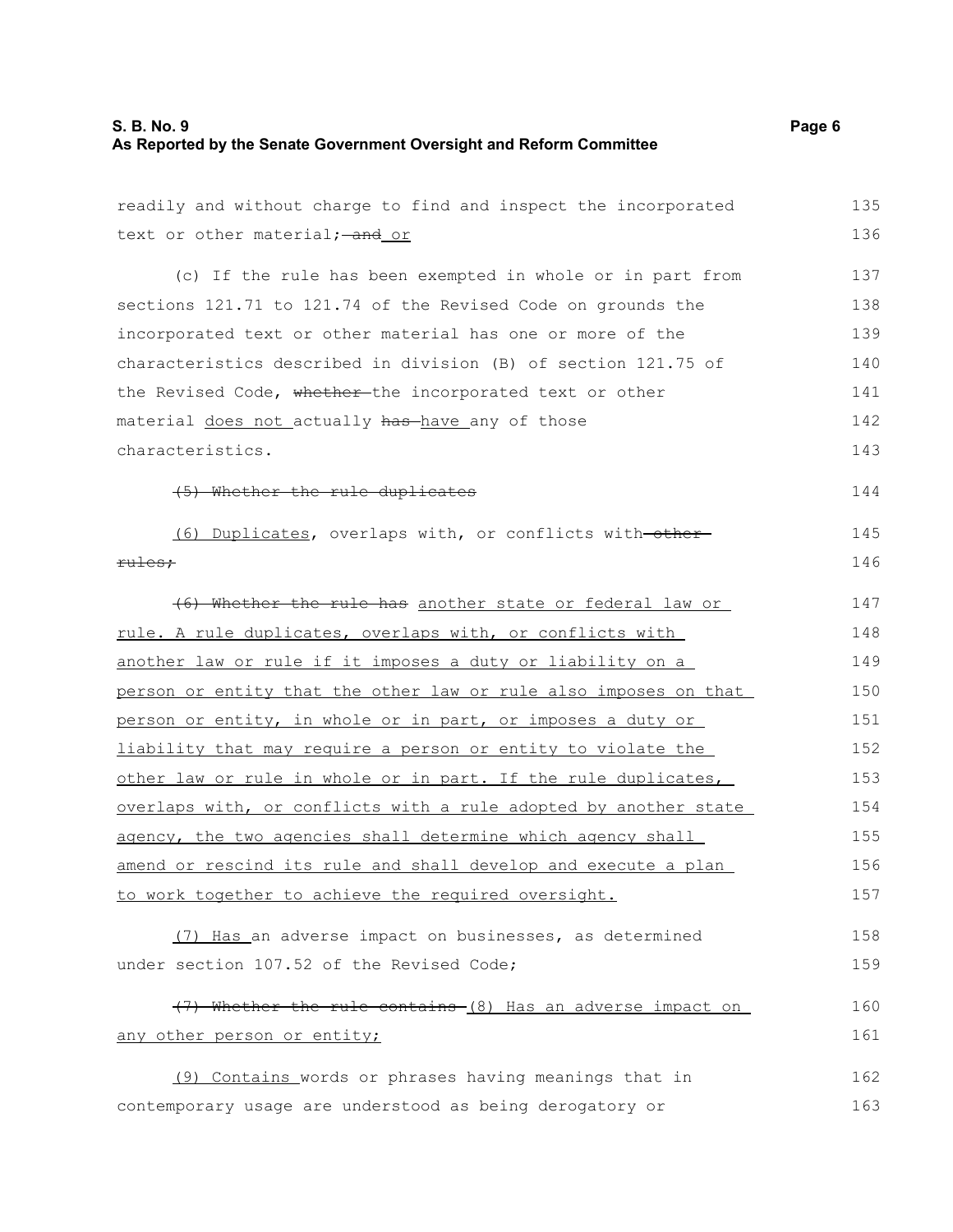| S. B. No. 9                                                         | Page 7 |
|---------------------------------------------------------------------|--------|
| As Reported by the Senate Government Oversight and Reform Committee |        |

189

| offensive; <del>-and</del>                                       | 164 |
|------------------------------------------------------------------|-----|
| (8) Whether the rule requires (10) Requires liability            | 165 |
| insurance, a bond, or any other financial responsibility         | 166 |
| instrument as a condition of licensure;                          | 167 |
| (11) Imposes a more severe duty or liability than                | 168 |
| restrictions in neighboring states in order to accomplish the    | 169 |
| same goal.                                                       | 170 |
| In making its review, the agency shall consider the              | 171 |
| continued need for the rule, the nature of any complaints or     | 172 |
| comments received concerning the rule, and any relevant factors  | 173 |
| that have changed in the subject matter area affected by the     | 174 |
| rule.                                                            | 175 |
| (B) On the basis of its review of the existing rule, the         | 176 |
| agency shall determine whether the existing rule needs to be     | 177 |
| amended or rescinded.                                            | 178 |
| (1) If the existing rule needs to be amended or rescinded,       | 179 |
| the agency, on or before the review date of the existing rule,   | 180 |
| shall commence the process of amending or rescinding the         | 181 |
| existing rule in accordance with its review of the rule.         | 182 |
| (2) If the existing rule does not need to be amended or          | 183 |
| rescinded, proceedings shall be had under section 106.031 of the | 184 |
| Revised Code.                                                    | 185 |
| Upon the request of the agency that adopted an existing          | 186 |
| rule, the joint committee on agency rule review may extend the   | 187 |
| review date of the rule to a date that is not later than one     | 188 |

hundred eighty days after the review date assigned to the rule by the agency. Not more than two such extensions may be allowed. 190

**Sec. 106.031.** If an agency, on the basis of its review of 191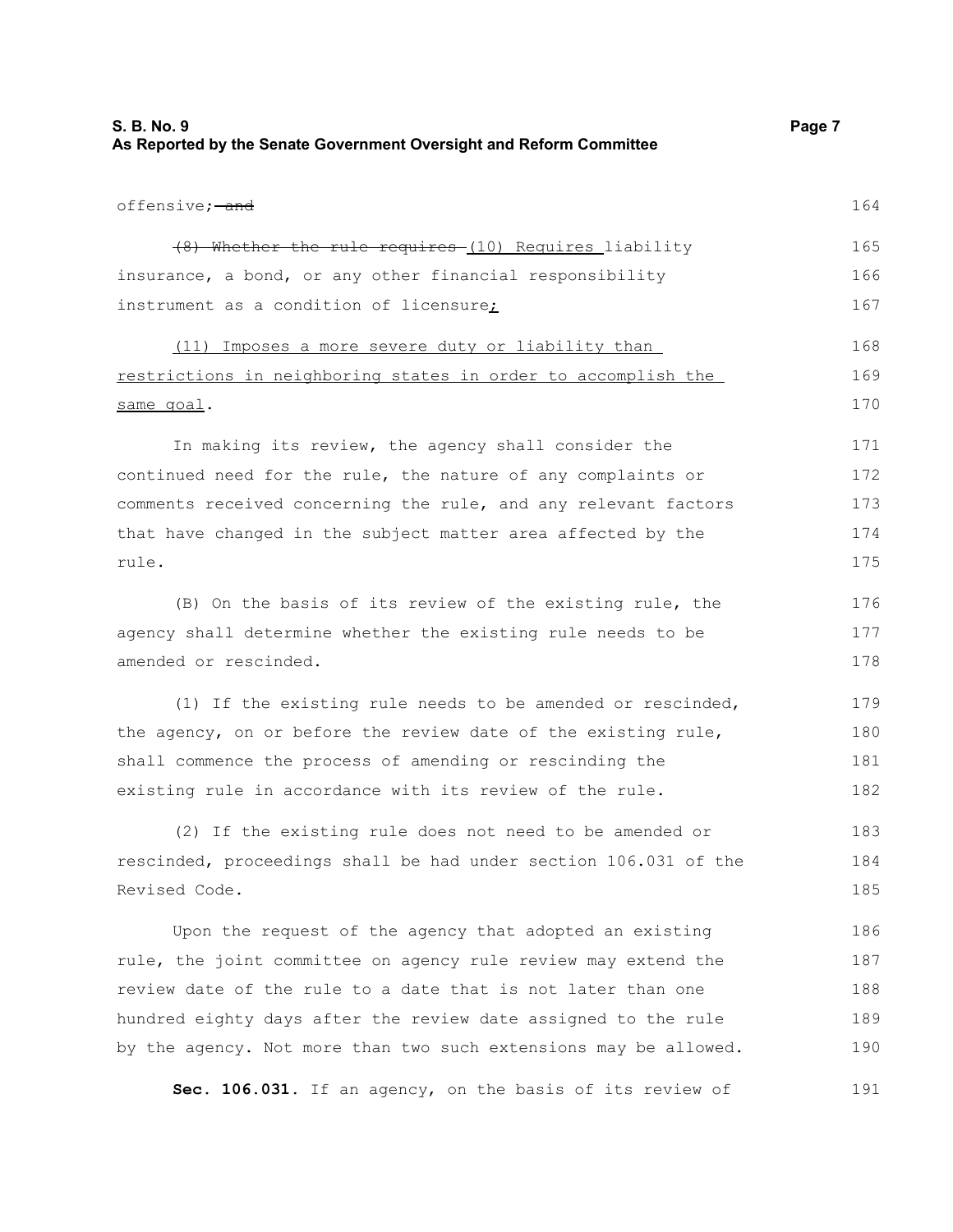# **S. B. No. 9 Page 8 As Reported by the Senate Government Oversight and Reform Committee**

a rule under section 106.03 of the Revised Code, determines that the rule does not need to be amended or rescinded, proceedings shall be had as follows: 192 193 194

(A)(1) If, considering only the standard of review specified in division  $(A)$   $(6)$   $(7)$  of section 106.03 of the Revised Code, the rule has an adverse impact on businesses, the agency shall prepare a business impact analysis that describes its review of the rule under that division and that explains why the regulatory intent of the rule justifies its adverse impact on businesses. If the rule does not have an adverse impact on businesses, the agency may proceed under division (B) of this section. 195 196 197 198 199 200 201 202 203

(2) The agency shall transmit a copy of the full text of the rule and the business impact analysis electronically to the common sense initiative office. The office shall make the rule and analysis available to the public on its web site under section 107.62 of the Revised Code.

(3) The agency shall consider any recommendations made by the office.

(4) Not earlier than the sixteenth business day after transmitting the rule and analysis to the office, the agency shall either (a) proceed under divisions (A)(5) and (B) of this section or (b) commence, under division (B)(1) of section 106.03 of the Revised Code, the process of rescinding the rule or of amending the rule to incorporate into the rule features the recommendations suggest will eliminate or reduce the adverse impact the rule has on businesses. If the agency determines to amend or rescind the rule, the agency is not subject to the time limit specified in division (B)(1) of section 106.03 of the Revised Code. 211 212 213 214 215 216 217 218 219 220 221

209 210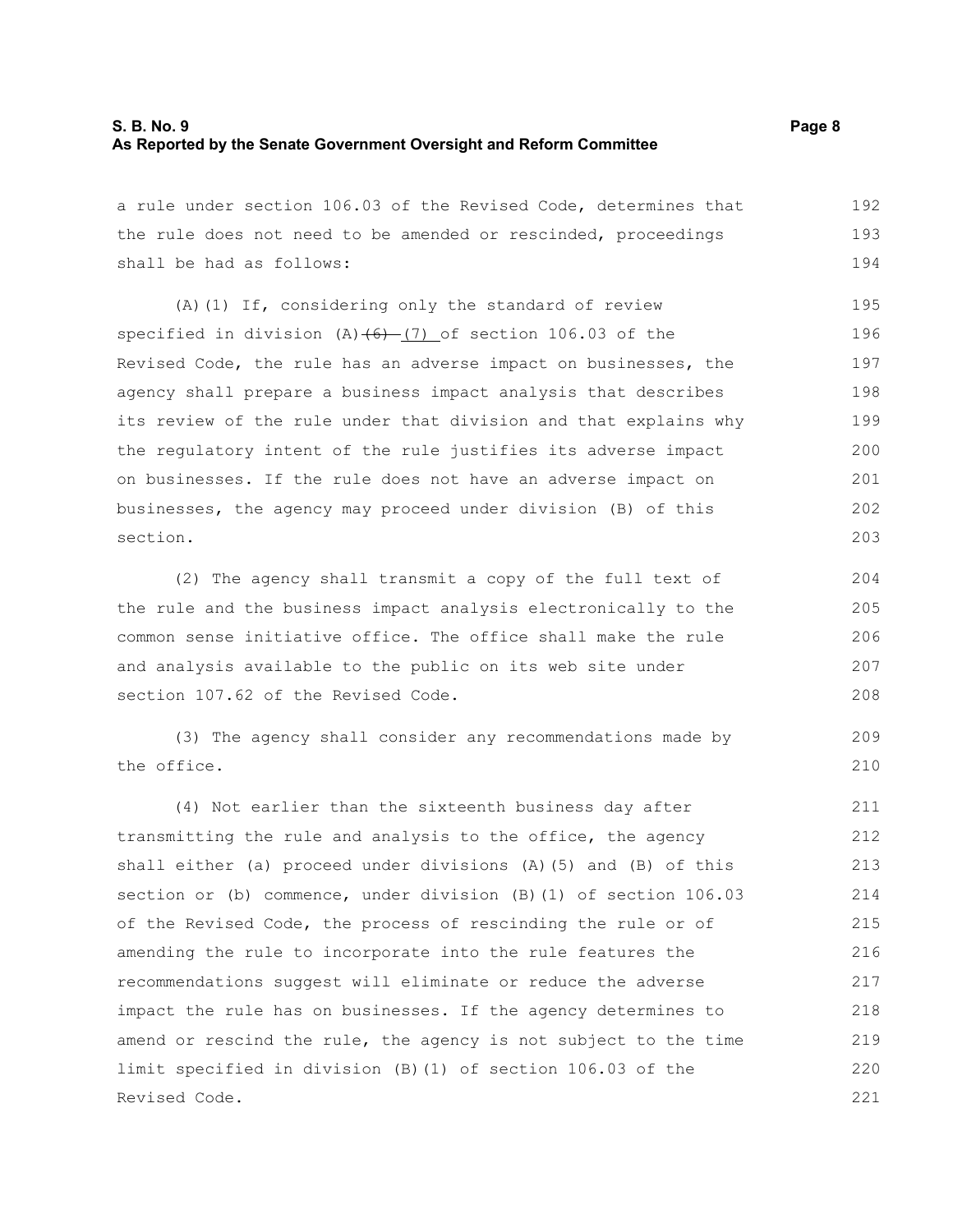#### **S. B. No. 9 Page 9 As Reported by the Senate Government Oversight and Reform Committee**

(5) If the agency receives recommendations from the office, and determines not to amend or rescind the rule, the agency shall prepare a memorandum of response that explains why the rule is not being rescinded or why the recommendations are not being incorporated into the rule. 222 223 224 225 226

(B) The agency shall assign a new review date to the rule. The review date assigned shall be not later than five years after the immediately preceding review date pertaining to the rule. If the agency assigns a review date that exceeds the fiveyear maximum, the review date is five years after the immediately preceding review date. The immediately preceding review date includes the date of the review of a rule under section 106.032 of the Revised Code.

(C)(1) The agency shall file all the following, in electronic form, with the joint committee on agency rule review, the secretary of state, and the director of the legislative service commission: a copy of the rule specifying its new review date, a complete and accurate rule summary and fiscal analysis, and, if relevant, a business impact analysis of the rule, any recommendations received from the common sense initiative office, and any memorandum of response. 235 236 237 238 239 240 241 242

(2) Subject to section 106.05 of the Revised Code, the joint committee does not have jurisdiction to review, and shall reject, the filing of a rule under division (C)(1) of this section if, at any time while the rule is in its possession, it discovers that the rule has an adverse impact on businesses and the agency has not complied with division (A) of this section. The joint committee shall electronically return a rule that is rejected to the agency, together with any documents that were part of the filing. Such a rejection does not preclude the 243 244 245 246 247 248 249 250 251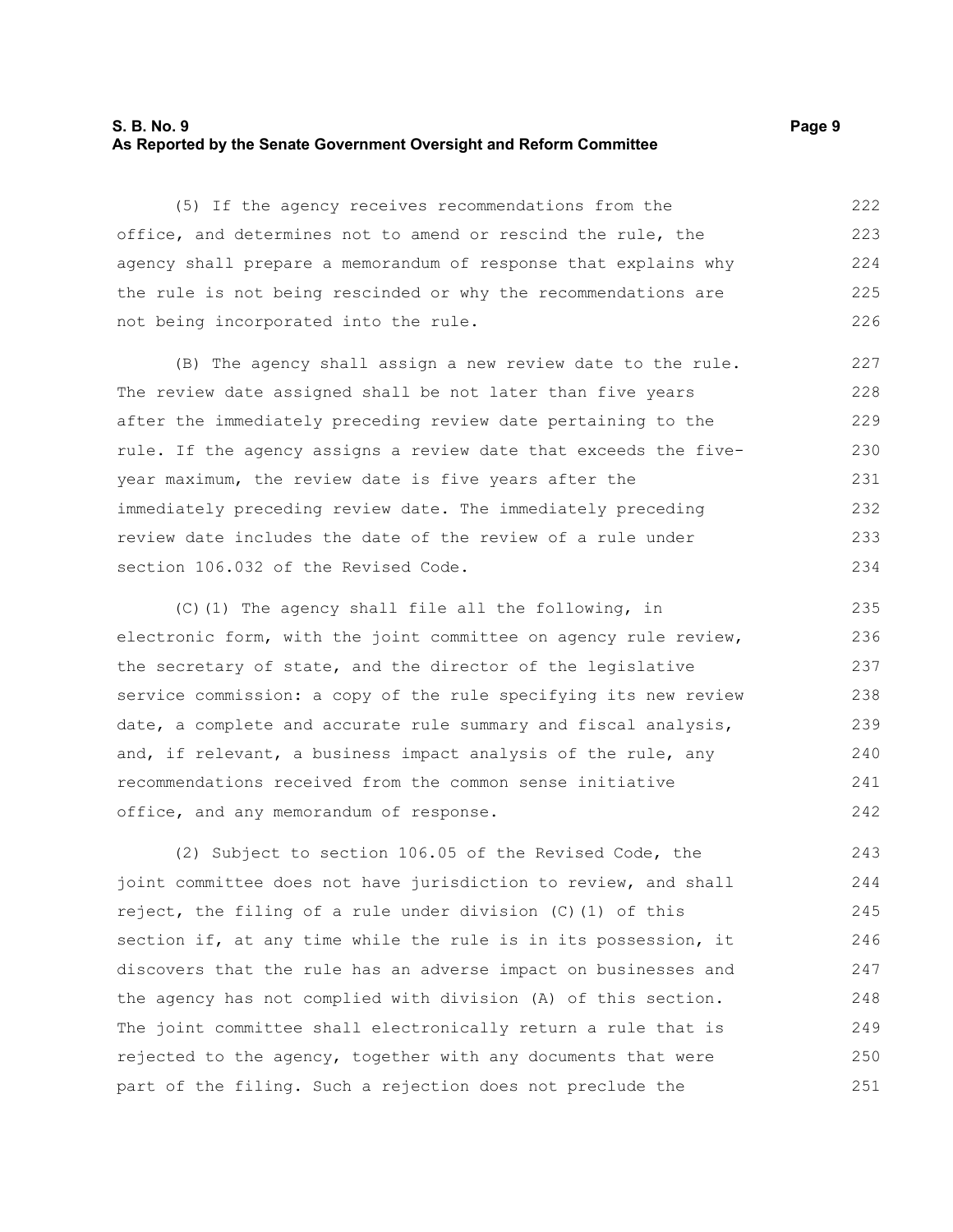#### **S. B. No. 9 Page 10 As Reported by the Senate Government Oversight and Reform Committee**

agency from refiling the rule under division (C)(1) of this section after complying with division (A) of this section. When the filing of a rule is rejected under this division, it is as if the filing had not been made. 252 253 254 255

(D) The joint committee shall publish notice of the agency's determination not to amend or rescind the rule in the register of Ohio for four consecutive weeks after the rule is filed under division (C) of this section. 256 257 258 259

(E) During the ninety-day period after a rule is filed under division (C) of this section, but after the four-week notice period required by division (D) of this section has ended, the joint committee may recommend to the senate and house of representatives the adoption of a concurrent resolution invalidating the rule if the joint committee finds any of the following: 260 261 262 263 264 265 266

(1) The agency improperly applied the standards in division (A) of section 106.03 of the Revised Code in reviewing the rule and in determining that the rule did not need amendment or rescission. 267 268 269 270

(2) The rule has an adverse impact on businesses, and the agency has failed to demonstrate through a business impact analysis, recommendations from the common sense initiative office, and a memorandum of response that the regulatory intent of the rule justifies its adverse impact on businesses. 271 272 273 274 275

(3) If the rule incorporates a text or other material by reference, any of the following applies: 276 277

(a) The citation accompanying the incorporation by reference is not such as reasonably would enable a reasonable person to whom the rule applies readily and without charge to 278 279 280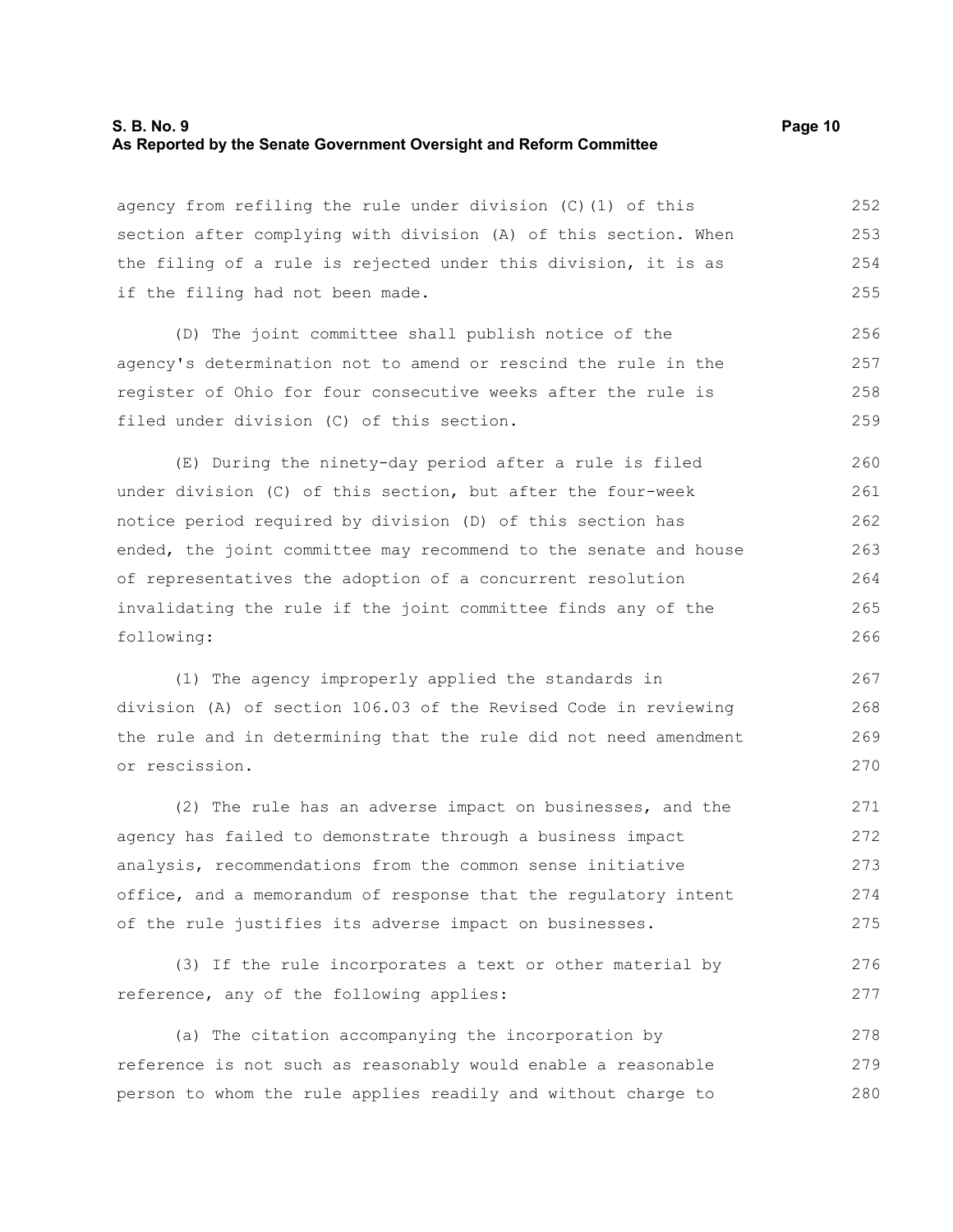#### **S. B. No. 9 Page 11 As Reported by the Senate Government Oversight and Reform Committee**

find and inspect the incorporated text or other material; (b) The citation accompanying the incorporation by reference is not such as reasonably would enable the joint committee readily and without charge to find and inspect the incorporated text or other material; or (c) The rule has been exempted in whole or in part from sections 121.71 to 121.74 of the Revised Code on grounds the incorporated text or other material has one or more of the characteristics described in division (B) of section 121.75 of the Revised Code, but the incorporated text or other material actually does not have any of those characteristics. (4) The agency has failed to justify the retention of a rule containing a regulatory restriction. If the agency fails to comply with section 106.03 or 106.031 of the Revised Code, the joint committee shall afford the agency an opportunity to appear before the joint committee to show cause why the agency has not complied with either or both of those sections. If the agency appears before the joint committee at the time scheduled for the agency to show cause, and fails to do so, the joint committee, by vote of a majority of its members present, may recommend the adoption of a concurrent resolution invalidating the rule for the agency's failure to show cause. Or if the agency fails to appear before the joint committee at the time scheduled for the agency to show cause, the joint committee, by vote of a majority of its members present, may recommend adoption of a concurrent resolution invalidating the rule for the agency's default. 281 282 283 284 285 286 287 288 289 290 291 292 293 294 295 296 297 298 299 300 301 302 303 304 305 306 307

When the joint committee recommends that a rule be invalidated, the recommendation does not suspend operation of 308 309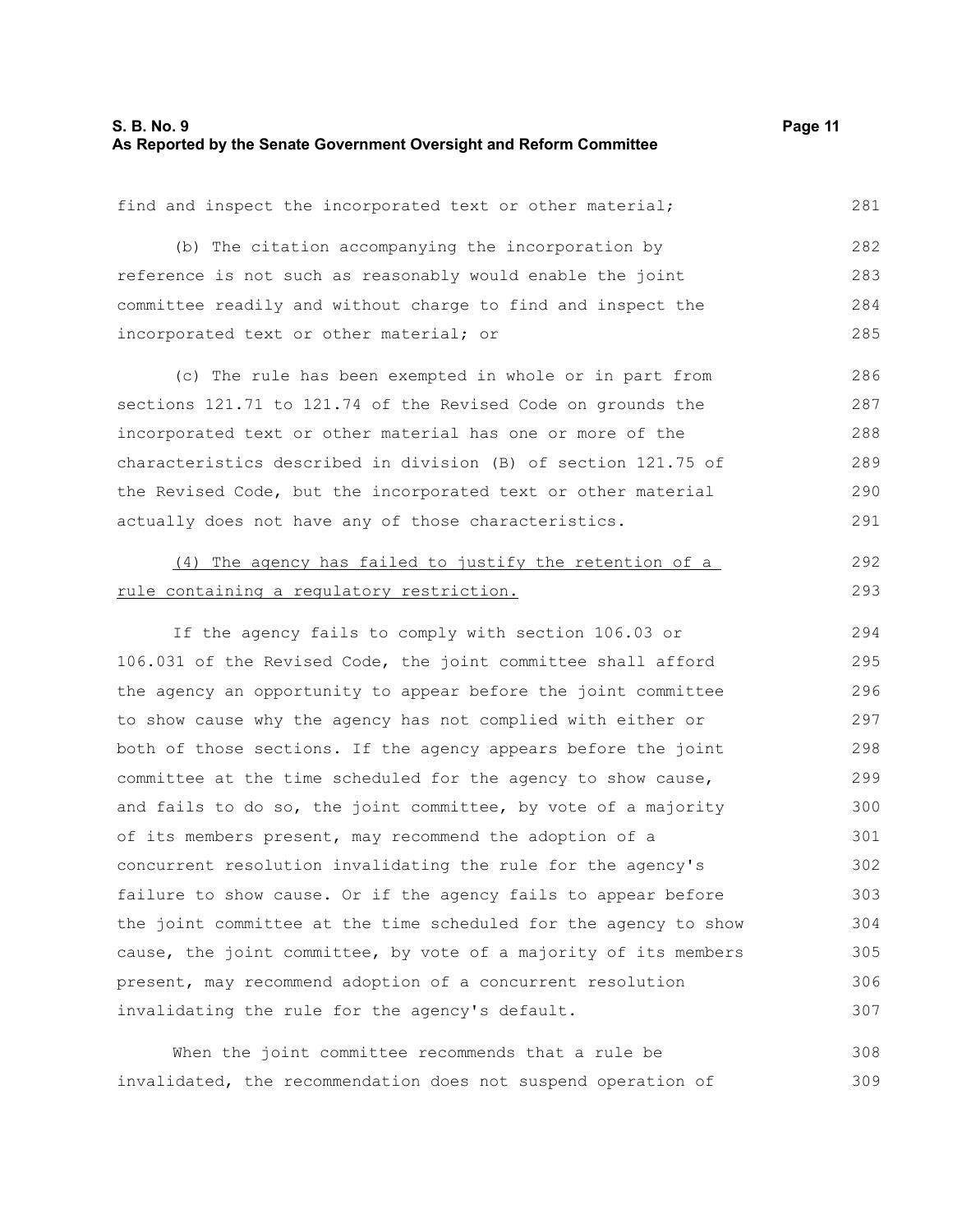# **S. B. No. 9 Page 12 As Reported by the Senate Government Oversight and Reform Committee**

the rule, and the rule remains operational pending action by the senate and house of representatives on the concurrent resolution embodying the recommendation. If the senate and house of representatives adopt the concurrent resolution, the rule is invalid. If, however, the senate and house of representatives do not adopt the resolution, the rule continues in effect, and shall next be reviewed according to the new review date assigned to the rule. 310 311 312 313 314 315 316 317

Sec. 107.57. (A) In the course of evaluating draft rules and business impact analyses under sections 107.51 to 107.55 of the Revised Code, or at any other time, the common sense initiative office may review any rules containing regulatory restrictions that a state agency is required to include in its inventory of regulatory restrictions under section 121.95 of the Revised Code. If the common sense initiative office determines, based on the criteria described in division (A) of section 106.03 of the Revised Code, that a state agency should eliminate a regulatory restriction, the common sense initiative office shall notify the state agency that it is required to eliminate that regulatory restriction, and the state agency shall eliminate it. 318 319 320 321 322 323 324 325 326 327 328 329 330

(B) If a state agency objects to the elimination of a regulatory restriction that the common sense initiative office has determined should be eliminated under division (A) of this section, the state agency may appeal that decision to the joint committee on agency rule review. If the joint committee also determines, based on the criteria described in division (A) of section 106.03 of the Revised Code, that the state agency should eliminate the regulatory restriction, the state agency shall eliminate it. 331 332 333 334 335 336 337 338 339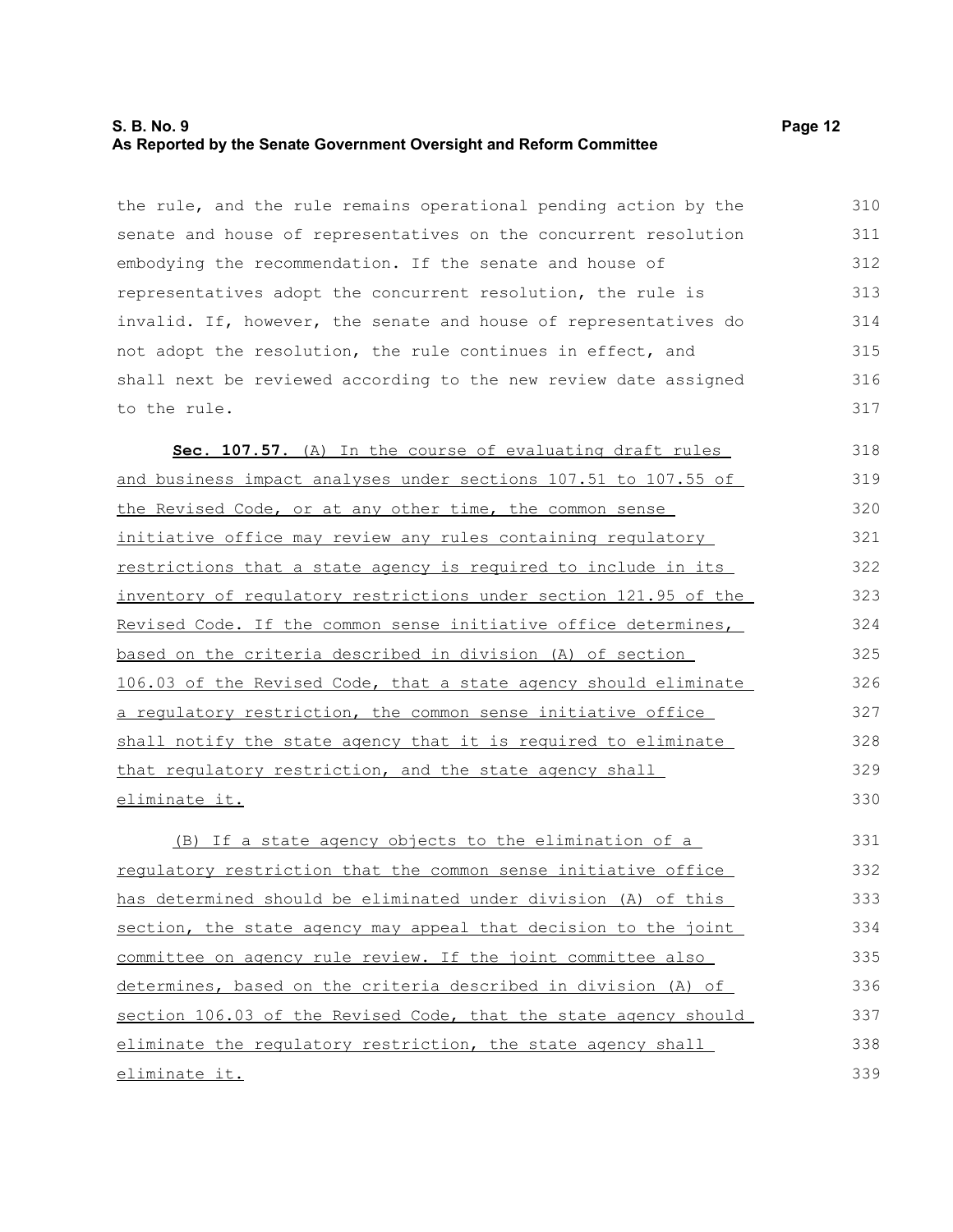## **S. B. No. 9 Page 13 As Reported by the Senate Government Oversight and Reform Committee**

| (C) As used in this section, "state agency" has the same         | 340 |
|------------------------------------------------------------------|-----|
| meaning as in section 121.95 of the Revised Code.                | 341 |
| Sec. 121.031. The administrative department head of an           | 342 |
| administrative department created under section 121.02 of the    | 343 |
| Revised Code or an administrative department head appointed      | 344 |
| under section 121.03 of the Revised Code may direct an otherwise | 345 |
| independent official or state agency that is organized under the | 346 |
| administrative department or administrative department head as   | 347 |
| necessary to achieve reductions in regulatory restrictions in    | 348 |
| rules in compliance with sections 121.95, 121.951, 121.952, and  | 349 |
| 121.953 of the Revised Code.                                     | 350 |
| Sec. 121.95. (A) As used in this sectionsections 121.95,         | 351 |
| 121.951, 121.952, and 121.953 of the Revised Code, "state        | 352 |
| agency" means an administrative department created under section | 353 |
| 121.02 of the Revised Code, an administrative department head    | 354 |
| appointed under section 121.03 of the Revised Code, and a state  | 355 |
| agency organized under an administrative department or           | 356 |
| administrative department head. "State agency" also includes the | 357 |
| department of education, the state lottery commission, the Ohio  | 358 |
| casino control commission, the state racing commission, and the  | 359 |
| public utilities commission of Ohio. Rules adopted by an         | 360 |
| otherwise independent official or entity organized under a state | 361 |
| agency shall be attributed to the agency under which the         | 362 |
| official or entity is organized for the purposes of this         | 363 |
| sectionsections 121.95, 121.951, 121.952, and 121.953 of the     | 364 |
| Revised Code.                                                    | 365 |

(B) Not later than December 31, 2019, a state agency shall review its existing rules to identify rules having one or more regulatory restrictions that require or prohibit an action and prepare a base inventory of the regulatory restrictions in its 366 367 368 369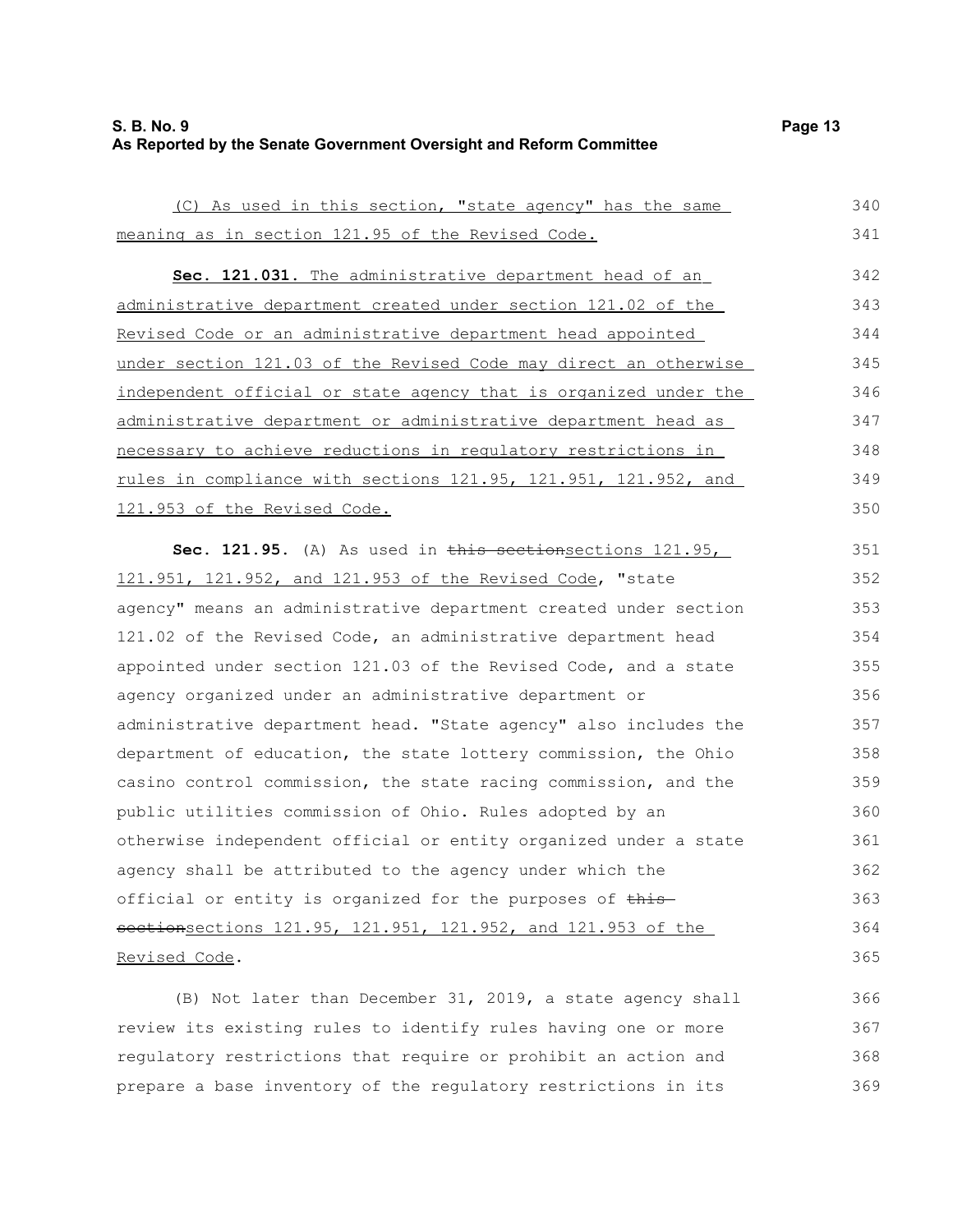| existing rules. Rules that include the words "shall," "must,"    | 370 |
|------------------------------------------------------------------|-----|
| "require," "shall not," "may not," and "prohibit" shall be       | 371 |
| considered to contain regulatory restrictions.                   | 372 |
| (C) In the base inventory, the state agency shall indicate       | 373 |
| all of the following concerning each regulatory restriction:     | 374 |
| (1) A description of the requlatory restriction;                 | 375 |
| (2) The rule number of the rule in which the regulatory          | 376 |
| restriction appears;                                             | 377 |
| (3) The statute under which the regulatory restriction was       | 378 |
| adopted;                                                         | 379 |
| (4) Whether state or federal law expressly and                   | 380 |
| specifically requires the agency to adopt the requlatory         | 381 |
| restriction or the agency adopted the regulatory restriction     | 382 |
| under the agency's general authority;                            | 383 |
| (5) Whether removing the regulatory restriction would            | 384 |
| require a change to state or federal law, provided that removing | 385 |
| a regulatory restriction adopted under a law granting the agency | 386 |
| general authority shall be presumed not to require a change to   | 387 |
| state or federal law;                                            | 388 |
| (6) Any other information the joint committee on agency          | 389 |
| rule review considers necessary.                                 | 390 |
| (D) The state agency shall compute and state the total           | 391 |
| number of regulatory restrictions indicated in the base          | 392 |
| inventory, shall post the base inventory on its web site, and    | 393 |
| shall electronically transmit a copy of the inventory to the     | 394 |
| joint committee. The joint committee shall review the base       | 395 |
| inventory, then transmit it electronically to the speaker of the | 396 |
| house of representatives and the president of the senate.        | 397 |
|                                                                  |     |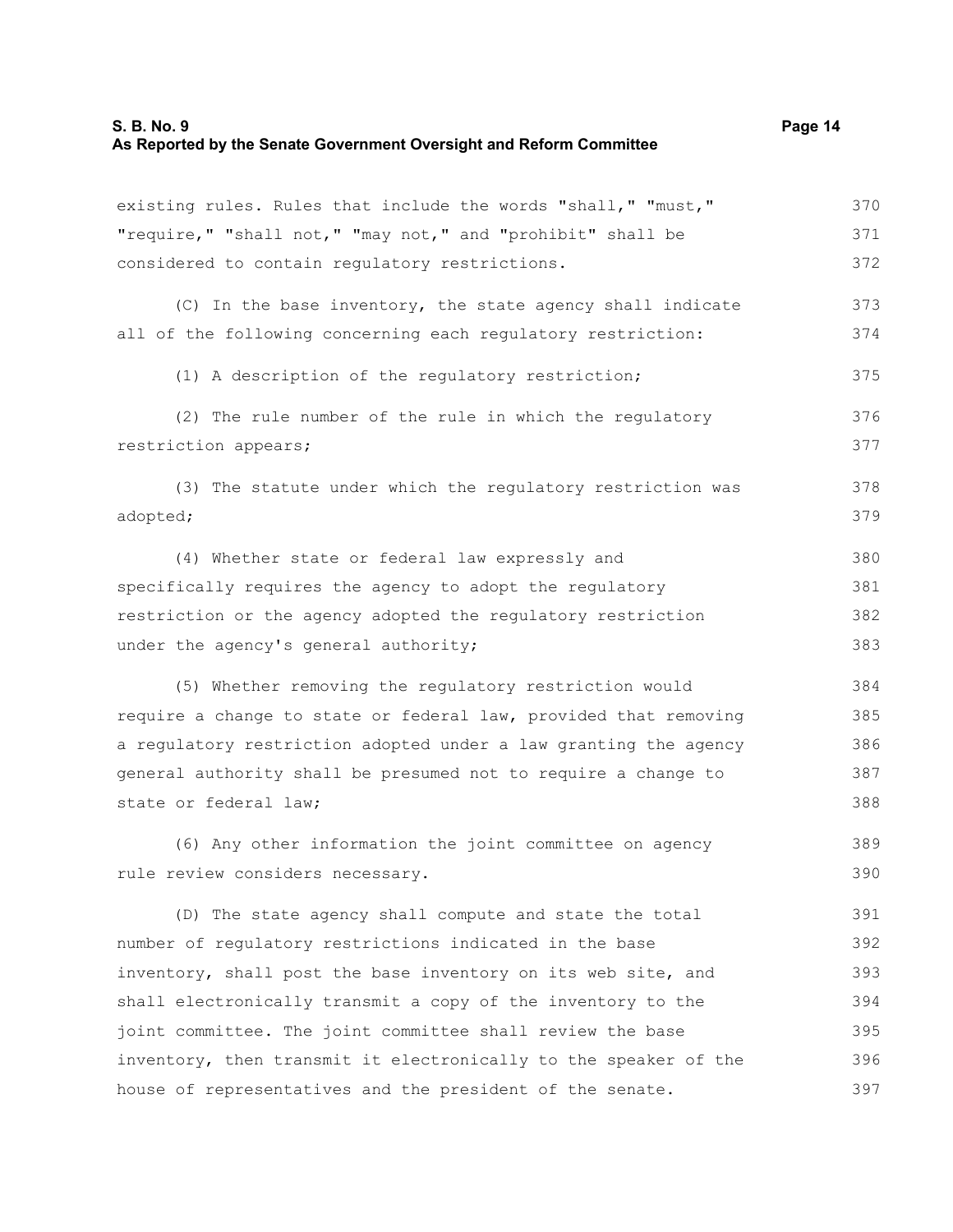#### **S. B. No. 9 Page 15 As Reported by the Senate Government Oversight and Reform Committee**

| (E) The following types of rules or regulatory                   | 398 |
|------------------------------------------------------------------|-----|
| restrictions are not required to be included in a state agency's | 399 |
| inventory of regulatory restrictions:                            | 400 |
| (1) An internal management rule;                                 | 401 |
| (2) An emergency rule;                                           | 402 |
| (3) A rule that state or federal law requires the state          | 403 |
| agency to adopt verbatim;                                        | 404 |
| (4) A regulatory restriction contained in materials or           | 405 |
| documents incorporated by reference into a rule pursuant to      | 406 |
| sections 121.71 to 121.75 of the Revised Code;                   | 407 |
| (5) A rule adopted pursuant to section 1347.15 of the            | 408 |
| Revised Code;                                                    | 409 |
| (6) A rule concerning instant lottery games;                     | 410 |
| (7) Any other rule that is not subject to review under           | 411 |
| Chapter 106. of the Revised Code.                                | 412 |
| (F) Beginning on the effective date of this section and          | 413 |
| ending on June 30, 20232025, a state agency may not adopt a new  | 414 |
| requlatory restriction unless it simultaneously removes two or   | 415 |
| more other existing regulatory restrictions. The state agency    | 416 |
| may not satisfy this section by merging two or more existing     | 417 |
| regulatory restrictions into a single surviving regulatory       | 418 |
| restriction.                                                     | 419 |
| Sec. 121.951. (A) (1) Using the criteria listed in division      | 420 |
| (A) of section 106.03 of the Revised Code, a state agency shall  | 421 |
| amend or rescind rules identified in its base inventory of       | 422 |
| requlatory restrictions prepared under section 121.95 of the     | 423 |
| Revised Code as necessary to reduce the total number of          | 424 |
| regulatory restrictions by thirty per cent, according to the     | 425 |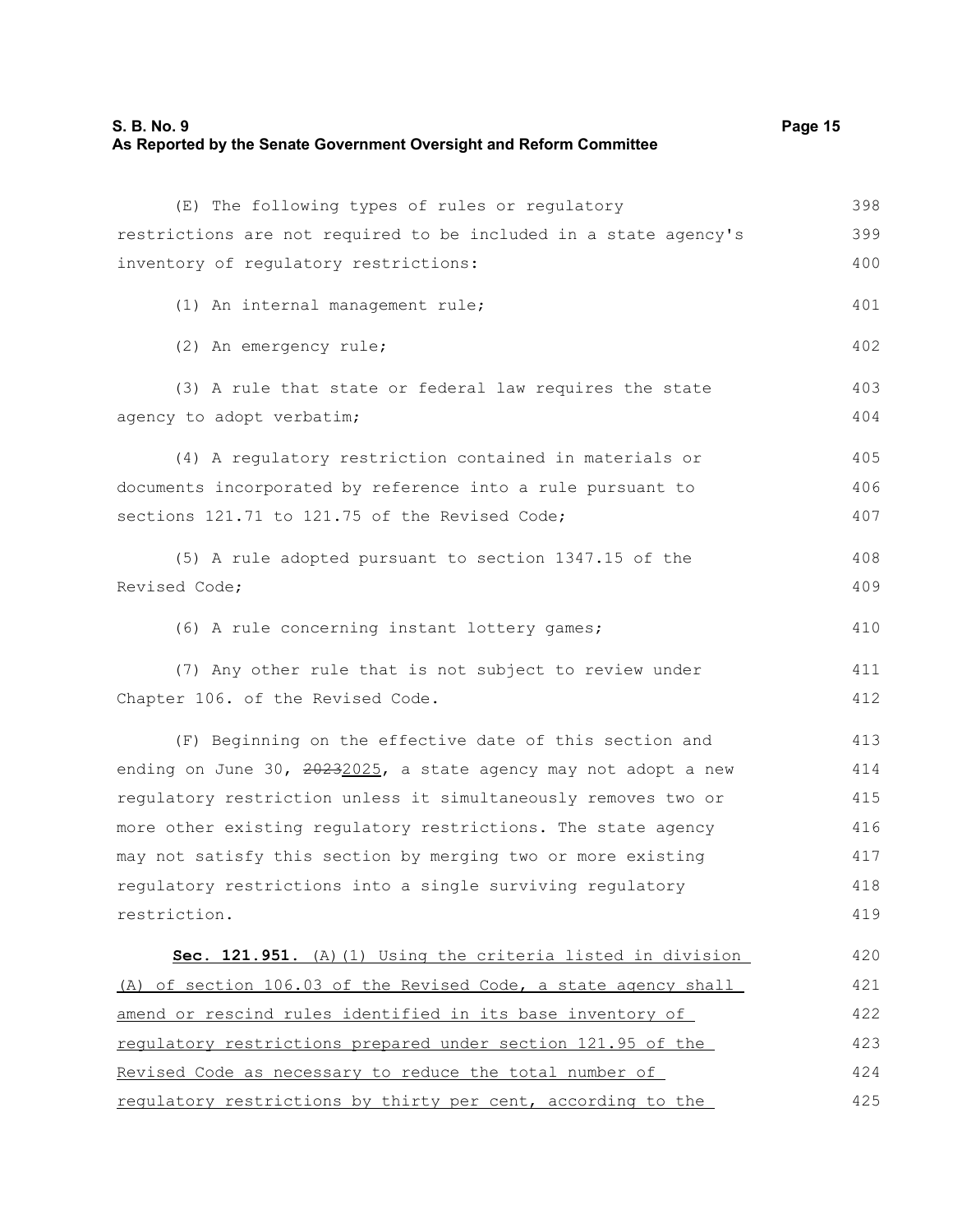| As Reported by the Senate Government Oversight and Reform Committee |     |
|---------------------------------------------------------------------|-----|
| following schedule:                                                 | 426 |
| (a) A ten per cent reduction not later than June 30, 2023;          | 427 |
| (b) A twenty per cent reduction not later than June 30,             | 428 |
| 2024; and                                                           | 429 |
| (c) The thirty per cent reduction not later than June 30,           | 430 |
| 2025.                                                               | 431 |
| When a state agency has achieved a reduction of any                 | 432 |
| percentage in regulatory restrictions, whether or not as            | 433 |
| specified in this section, the state agency may not adopt or        | 434 |
| maintain requlatory restrictions that would negate the              | 435 |
| reduction.                                                          | 436 |
| (2) Beginning July 1, 2025, a state agency that has not             | 437 |
| achieved the specified thirty per cent reduction may not adopt a    | 438 |
| new requlatory restriction unless it simultaneously removes two     | 439 |
| or more other existing regulatory restrictions, until the           | 440 |
| specified thirty per cent reduction has been achieved. The state    | 441 |
| agency may not fulfill this requirement by merging two or more      | 442 |
| existing regulatory restrictions into a single surviving            | 443 |
| requlatory restriction.                                             | 444 |
| (3) A state agency is encouraged to continue to reduce              | 445 |
| requlatory restrictions after it has achieved the specified         | 446 |
| thirty per cent reduction.                                          | 447 |
| (B) (1) Not later than September 15, 2022, a state agency           | 448 |
| shall prepare an historical report of its progress in reducing      | 449 |
| regulatory restrictions over the period of time beginning when      | 450 |
| the agency prepared its base inventory under section 121.95 of      | 451 |
| the Revised Code and ending on June 30, 2022. Annually              | 452 |
| thereafter, a state agency shall prepare an historical report of    | 453 |
| its progress in reducing regulatory restrictions over the           | 454 |

**S. B. No. 9 Page 16**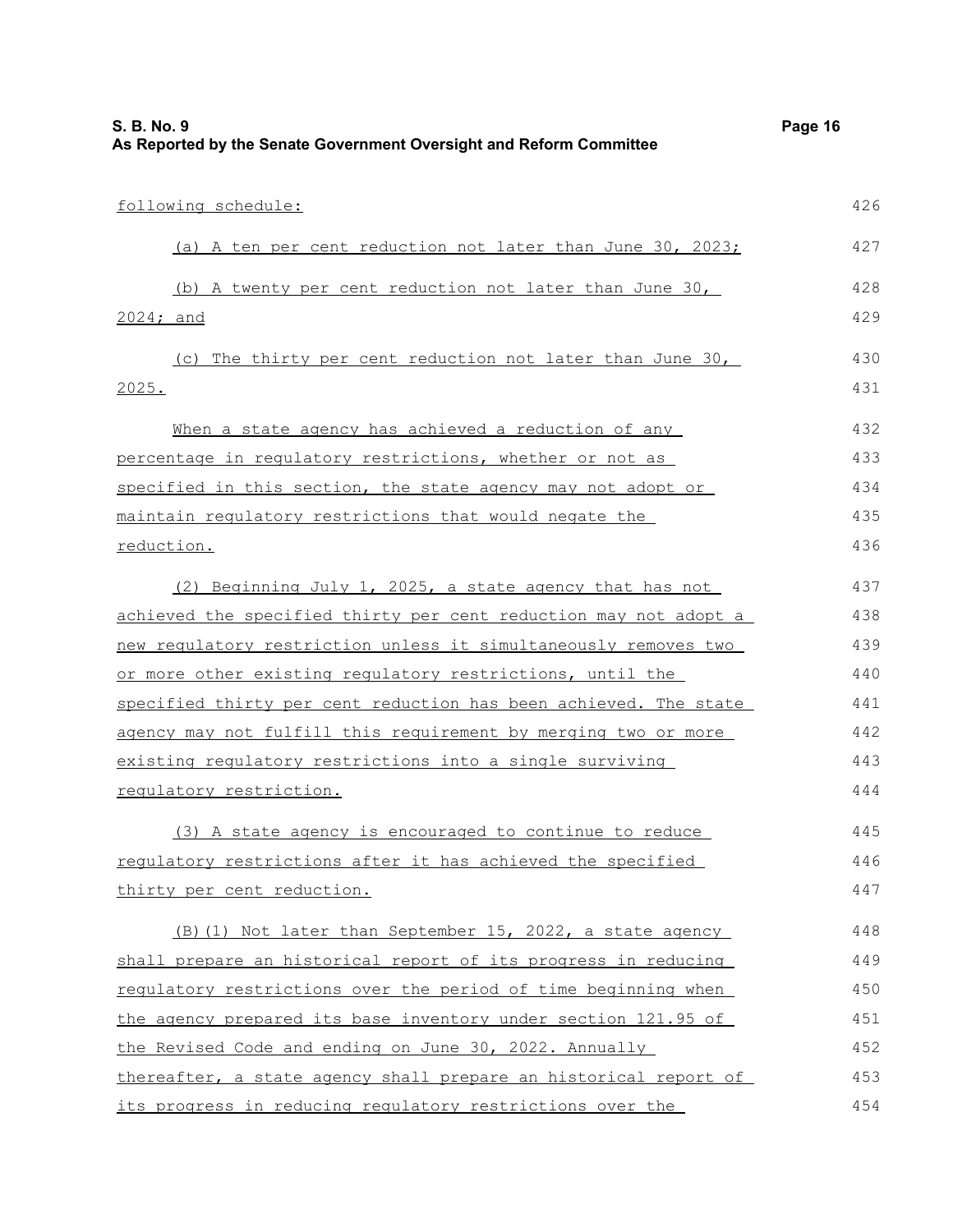# **S. B. No. 9 Page 17 As Reported by the Senate Government Oversight and Reform Committee**

| preceding fiscal year. The state agency shall explain in the        | 455 |
|---------------------------------------------------------------------|-----|
| report how it applied the criteria described in division (A) of     | 456 |
| section 106.03 of the Revised Code to its determinations as to      | 457 |
| which requlatory restrictions to amend or rescind. The state        | 458 |
| agency shall include a revised inventory of regulatory              | 459 |
| restrictions with the report.                                       | 460 |
| (2) In the revised inventory, in addition to the                    | 461 |
| information required by section 121.95 of the Revised Code, the     | 462 |
| state agency shall compute the percentage net reduction in          | 463 |
| <u>requlatory restrictions by subtracting the current number of</u> | 464 |
| regulatory restrictions from the number of regulatory               | 465 |
| restrictions identified in the base inventory and then dividing     | 466 |
| the resulting number by the number of regulatory restrictions in    | 467 |
| the base inventory.                                                 | 468 |
| (3) The state agency shall transmit the report                      | 469 |
| electronically to the joint committee on agency rule review. The    | 470 |
| joint committee shall review the report and shall transmit it       | 471 |
| electronically to the speaker of the house of representatives       | 472 |
| and the president of the senate. The state agency shall continue    | 473 |
| preparing and transmitting annual reports until it has reported     | 474 |
| that it has achieved the required reduction in requlatory           | 475 |
| restrictions.                                                       | 476 |
| Sec. 121.952. If a state agency fails to reduce regulatory          | 477 |
| restrictions by a required percentage within one hundred twenty     | 478 |
| days after a reduction deadline in section 121.951 of the           | 479 |
| Revised Code, the joint committee on agency rule review shall       | 480 |
| afford the state agency an opportunity to appear before the         | 481 |
| joint committee to show cause why the agency's required             | 482 |
| reduction in regulatory restrictions should be lessened. If the     | 483 |
| joint committee determines that the state agency has shown          | 484 |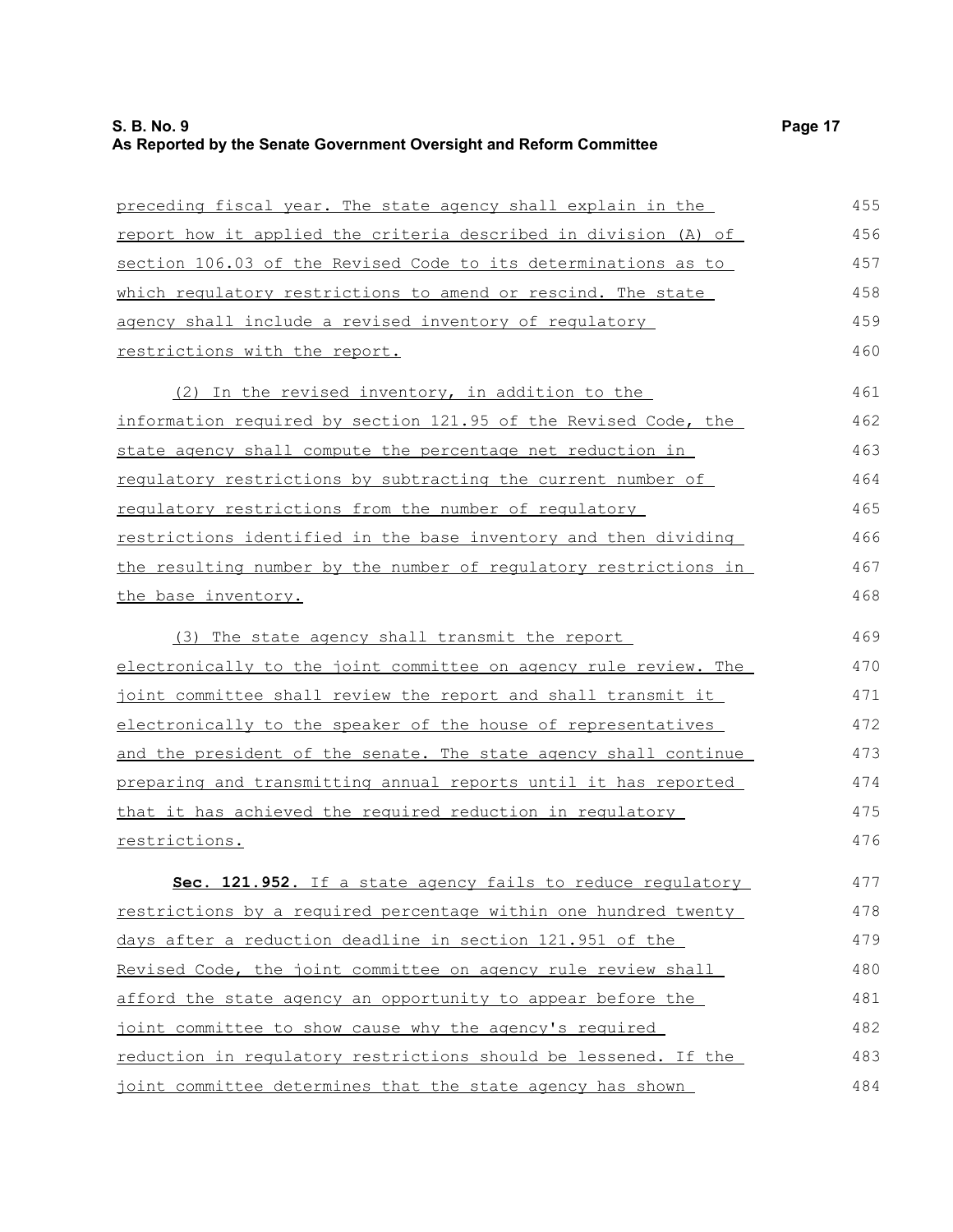# **S. B. No. 9 Page 18 As Reported by the Senate Government Oversight and Reform Committee**

| cause, the joint committee shall determine a lessened required        | 485 |
|-----------------------------------------------------------------------|-----|
| reduction in regulatory restrictions for that agency and shall        | 486 |
| submit a written report to the speaker of the house of                | 487 |
| representatives and the president of the senate, indicating the       | 488 |
| lessened required reduction in requlatory restrictions for that       | 489 |
| agency and the reason the joint committee determined that             | 490 |
| lessened required reduction.                                          | 491 |
| Sec. 121.953. (A) Effective July 1, 2025, the number of               | 492 |
| requlatory restrictions in this state shall not exceed a number       | 493 |
| of requlatory restrictions determined by the joint committee on       | 494 |
| <u>agency rule review in accordance with this section. The joint </u> | 495 |
| committee shall determine that number by calculating, for each        | 496 |
| agency, the number of regulatory restrictions identified by the       | 497 |
| agency in the base inventory prepared under section 121.95 of         | 498 |
| the Revised Code, minus the number of requlatory restrictions         | 499 |
| that represents the percentage reduction the state agency is          | 500 |
| required to achieve, and then totaling the resulting numbers for      | 501 |
| all state agencies. The joint committee shall consider any            | 502 |
| lessened required reductions under section 121.952 of the             | 503 |
| <u>Revised Code.</u>                                                  | 504 |
| (B) A state agency shall contact the joint committee                  | 505 |
| $hofora$ submitting a proposed rule containing a requistery           | 506 |

before submitting a proposed rule containing a regulatory restriction, and the joint committee shall determine whether adopting the regulatory restriction would cause the state to exceed the number of regulatory restrictions permitted under this section. A state agency may not adopt a rule if by adopting the rule the state agency would cause the number of regulatory restrictions to exceed the state limit as determined by the joint committee. 505 506 507 508 509 510 511 512 513

**Section 2.** That existing sections 106.021, 106.03,

514